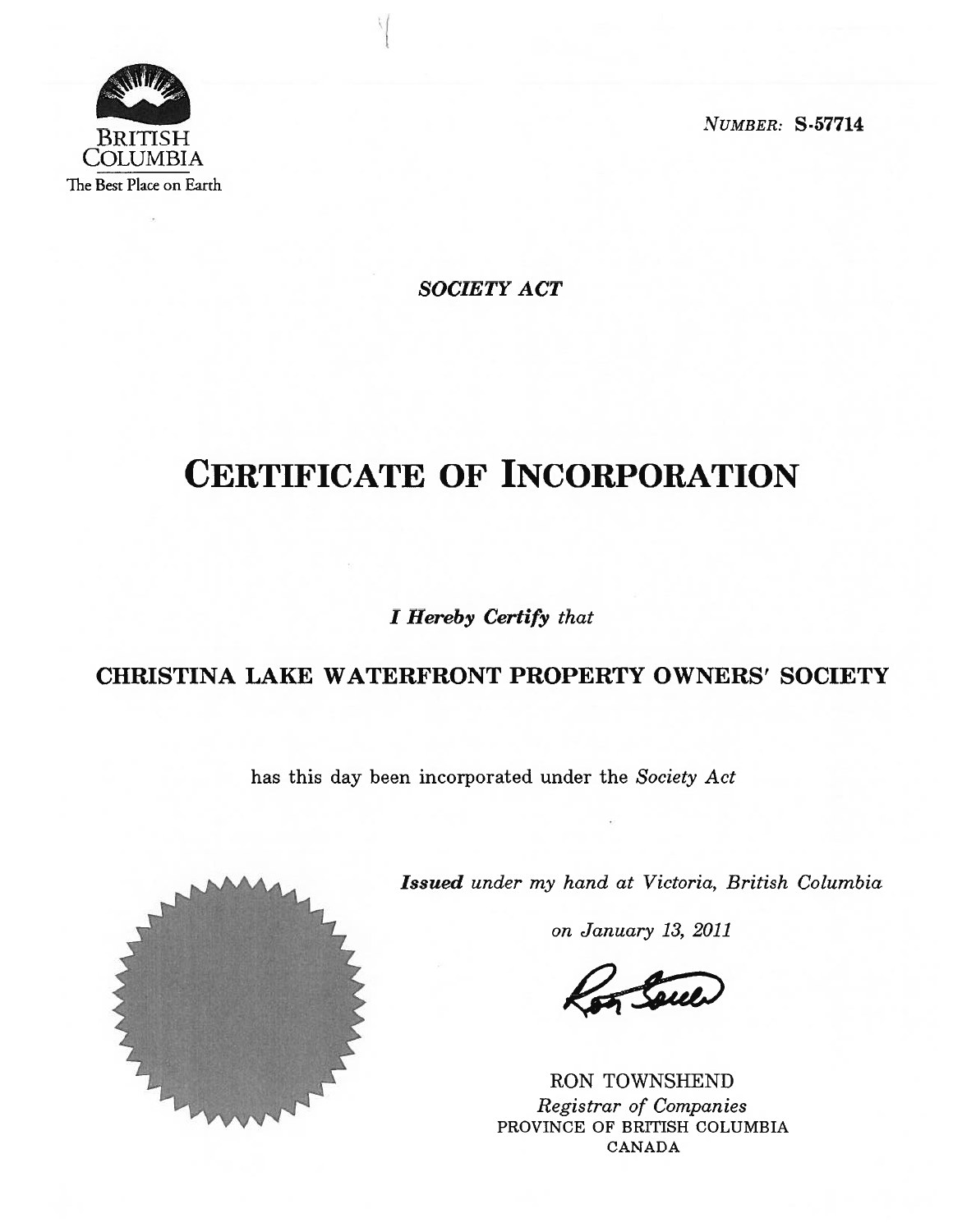

The Best Place on Earth **File Number: S-57714** 

# CHRISTINA LAKE WATERFRONT PROPERTY OWNERS' SOCIETY

I hereby certify that the documents attached hereto are copies of documents tiled with the Registrar of Companies on January 13, 2011

Ron Soul

RON TOWNSHEND Registrar of Companies

Ministry of Finance BC Registry Services Mailing Address: Location: Location:<br>PO Box 9431 Stn Prov Govt Second Floor Victona BC V8W 9V3 <sup>940</sup> Blanshard Street

 $\bar{\psi}$ 

Victoria

FNFCR7 R0312007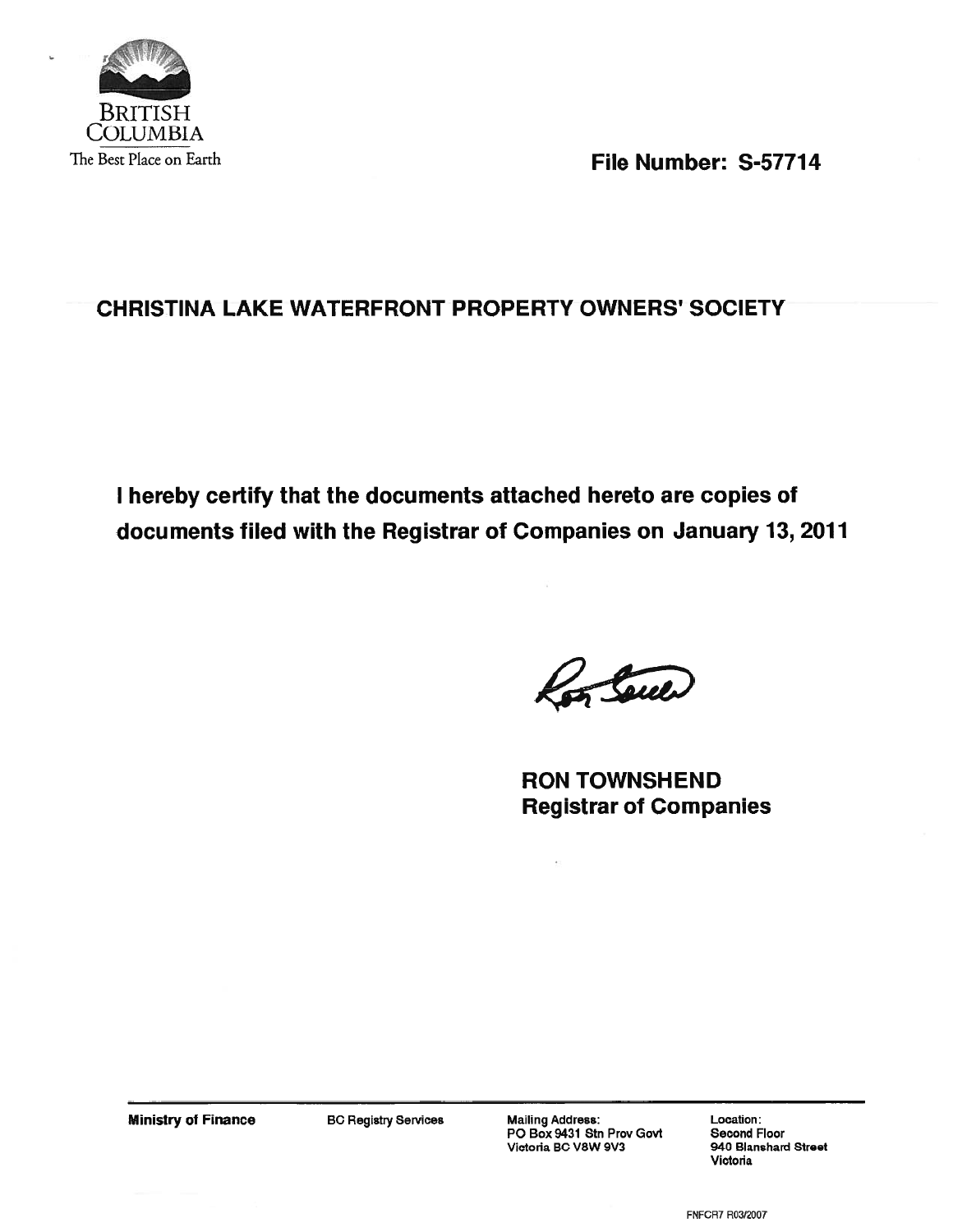### FORM 3

# SOCIETY ACT

# **CONSTITUTION**

- The name of the society is the Christina Lake Waterfront Property Owners' Society.  $1.$
- 2. The purposes of the society are:
	- (a) To communicate with, and advocate for the rights of waterfront property owners on Christina Lake, British Columbia with the goal of protecting the lakeshore environment and fostering respect for, and quiet enjoyment of, all beachfront areas by:
		- (i) providing <sup>a</sup> communication resource, for the waterfront property owners of Christina Lake, British Columbia to express their views, opinions and concerns;
		- (ii) providing updated information on developing issues relevant to waterfront property owners of Christina Lake, British Columbia;
		- (iii) providing <sup>a</sup> strong and united voice to ensure that the rights of Christina Lake, British Columbia waterfront property owners are preserved and respected when dealing with all levels of government;
		- (iv) working constructively with government and other local groups to represent the views of waterfront property owners of Christina Lake, British Columbia;
	- (b) To co-operate with municipal government and other public bodies in the furtherance of the objectives of the Society and benefits to the membership;
	- (c) To concern itself with the performance of the federal, provincial and municipal government agencies;
	- (d) To provide similar and related services as determined by the membership;

# BYLAWS

# Part 1 -- Interpretation

1. (1) In these bylaws, unless the context otherwise requires:

"directors" means the directors of the society for the time being;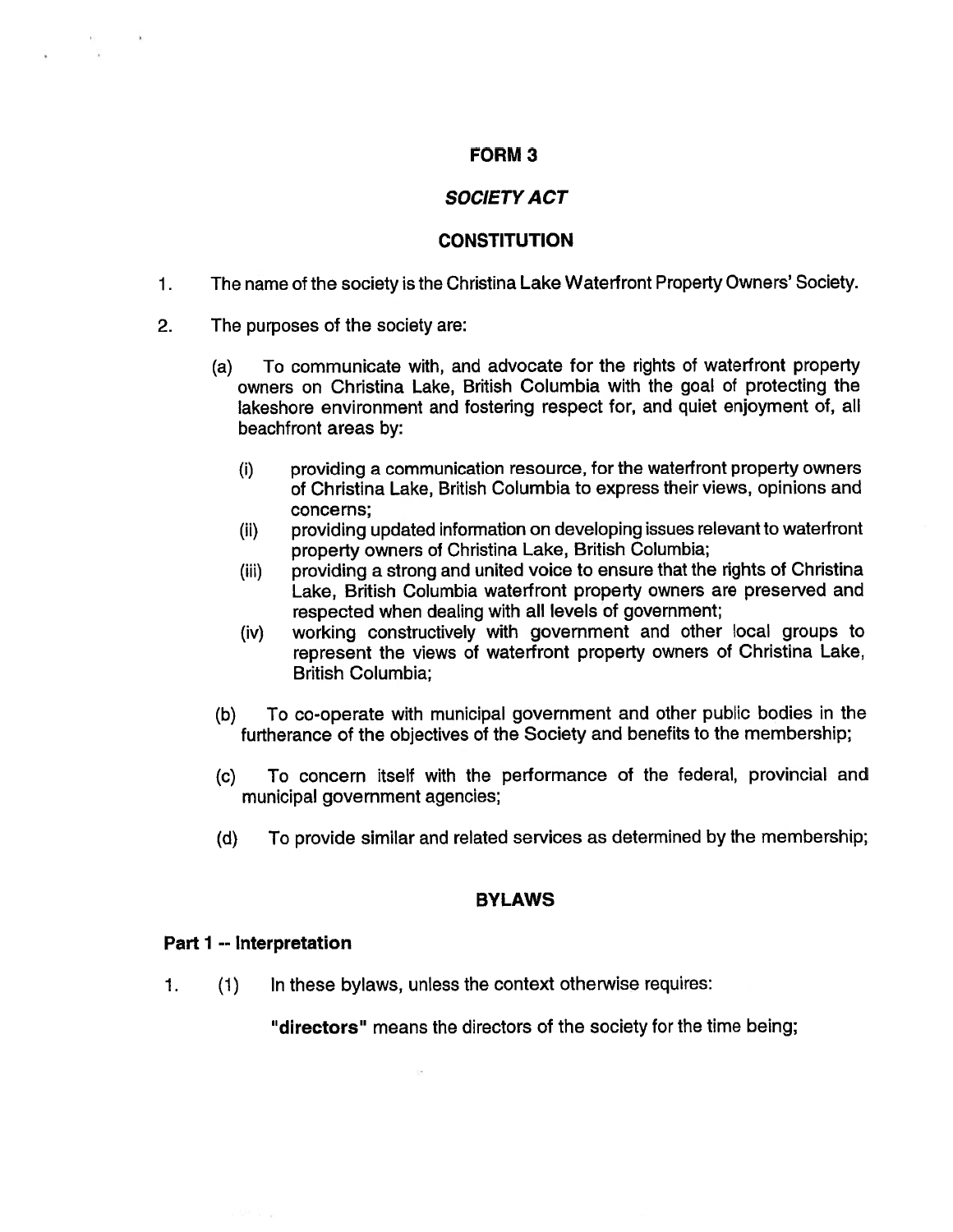"registered address" of <sup>a</sup> member means his address as recorded in the register of members.

"Society Act" means the Society Act of British Columbia from time to time in force and all amendments to it;

- (2) The definitions in the Society Act on the date these bylaws become effective apply to these bylaws.
- 2. Words importing the singular include the plural and vice versa; and words importing <sup>a</sup> male person include <sup>a</sup> female person and <sup>a</sup> corporation.

#### Part 2 -- Membership

- 3. The members of the society are the applicants for incorporation of the society, and those persons who subsequently have become members, in accordance with these bylaws and, in either case, have not ceased to be members.
- 4. A person who has riparian rights to Christina Lake, British Columbia, and is the registered owner of waterfront real property on Christina Lake, British Columbia, may apply to the directors for membership in the society (with only one person per legal description or PID number) being eligible for membership and on acceptance by the directors is <sup>a</sup> member.
- 5. Every member must uphold the constitution and comply with these bylaws.
- 6. The amount of the first annual membership dues must be determined by the directors and after that the annual membership dues must be determined at the annual general meeting of the society.
- 7. A person ceases to be <sup>a</sup> member of the society
	- (a) by delivering his or her resignation in writing to the secretary of the society or by mailing or delivering it to the address of the society;
	- (b) on his death, or in the case of <sup>a</sup> corporation, on dissolution;
	- (c) on being expelled;
	- (d) on having been <sup>a</sup> member not in good standing for 12 consecutive months; or
	- (e) when he or she ceases to have riparian rights to Christina Lake, British Columbia, or when he or she ceases to be the registered owner of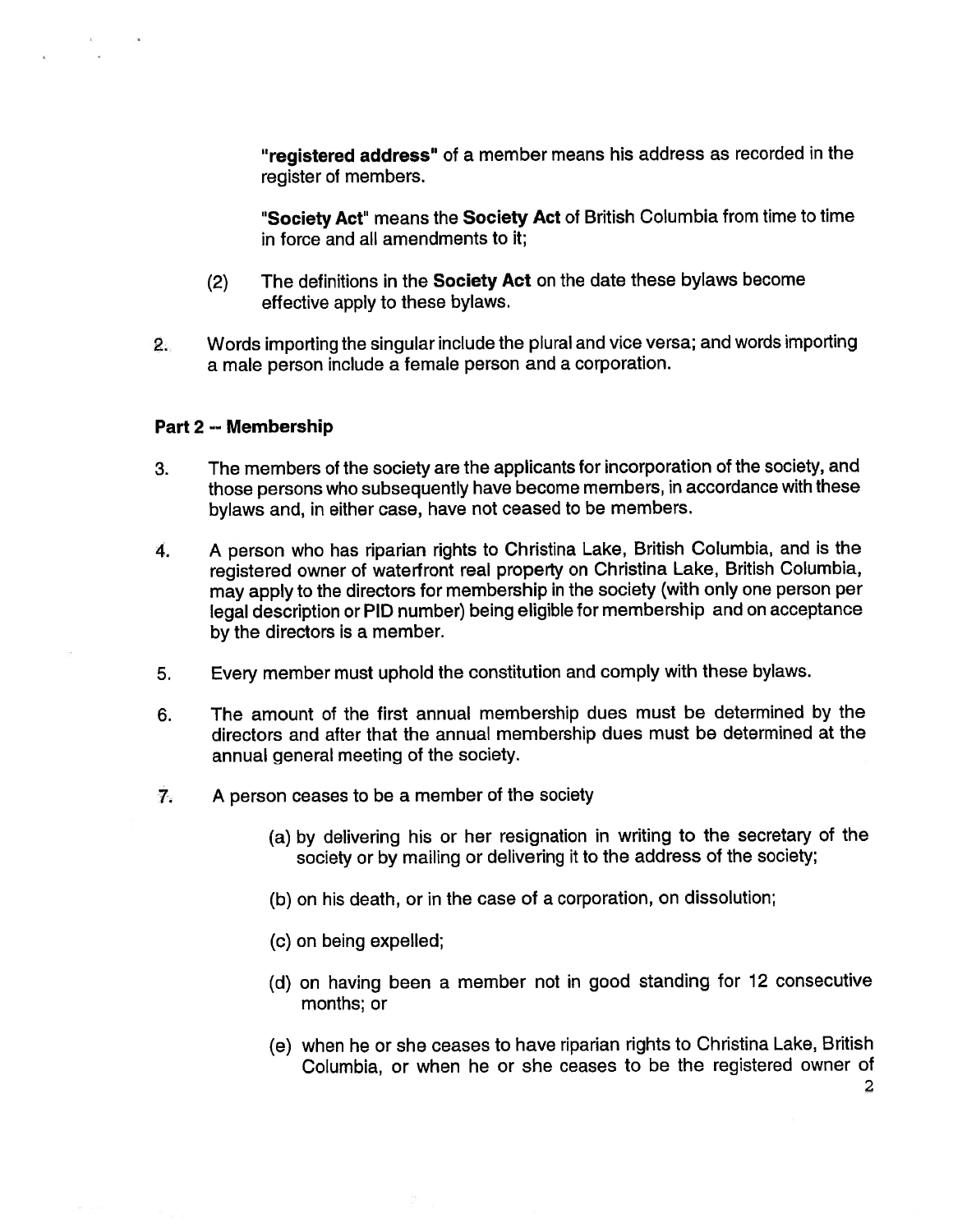waterfront real property on Christina Lake, British Columbia.

- 8. (1) A member may be expelled by <sup>a</sup> special resolution of the members passed at <sup>a</sup> general meeting.
	- (2) The notice of special resolution for expulsion must be accompanied byabrief statement of the reasons for the proposed expulsion.
	- (3) The person who is the subject of the proposed resolution for expulsion must be given an opportunity to be heard at the general meeting before the special resolution is put to <sup>a</sup> vote.
- 9. All members are in good standing except <sup>a</sup> member who has failed to pay his or her current annual membership fee or any other subscription or debt due and owing by the member to the society, and the member is not in good standing so long as the debt remains unpaid.

#### Part 3 -- Meetings of Members

- 10. General meetings of the society must be held at the time and place, in accordance with the **Society Act**, that the directors decide.
- 11. Every general meeting, other than an annual general meeting, is an extraordinary general meeting.
- 12. The directors may, when they think fit, convene an extraordinary general meeting.
- 13. (1) Notice of <sup>a</sup> general meeting must specify the place, day and hour of meeting, and, in case of special business, the general nature of that business.
	- (2) The accidental omission to give notice of <sup>a</sup> meeting to, or the non-receipt of <sup>a</sup> notice by, any of the members entitled to receive notice does not invalidate proceedings at that meeting.
- 14. The first annual general meeting of the society must be held not more than 15 months after the date of incorporation and after that an annual general meeting must be held at least once in every calendar year and not more than 15 months after the holding of the last preceding annual general meeting.

#### Part 4 -- Proceedings at General Meetings

15. Special business is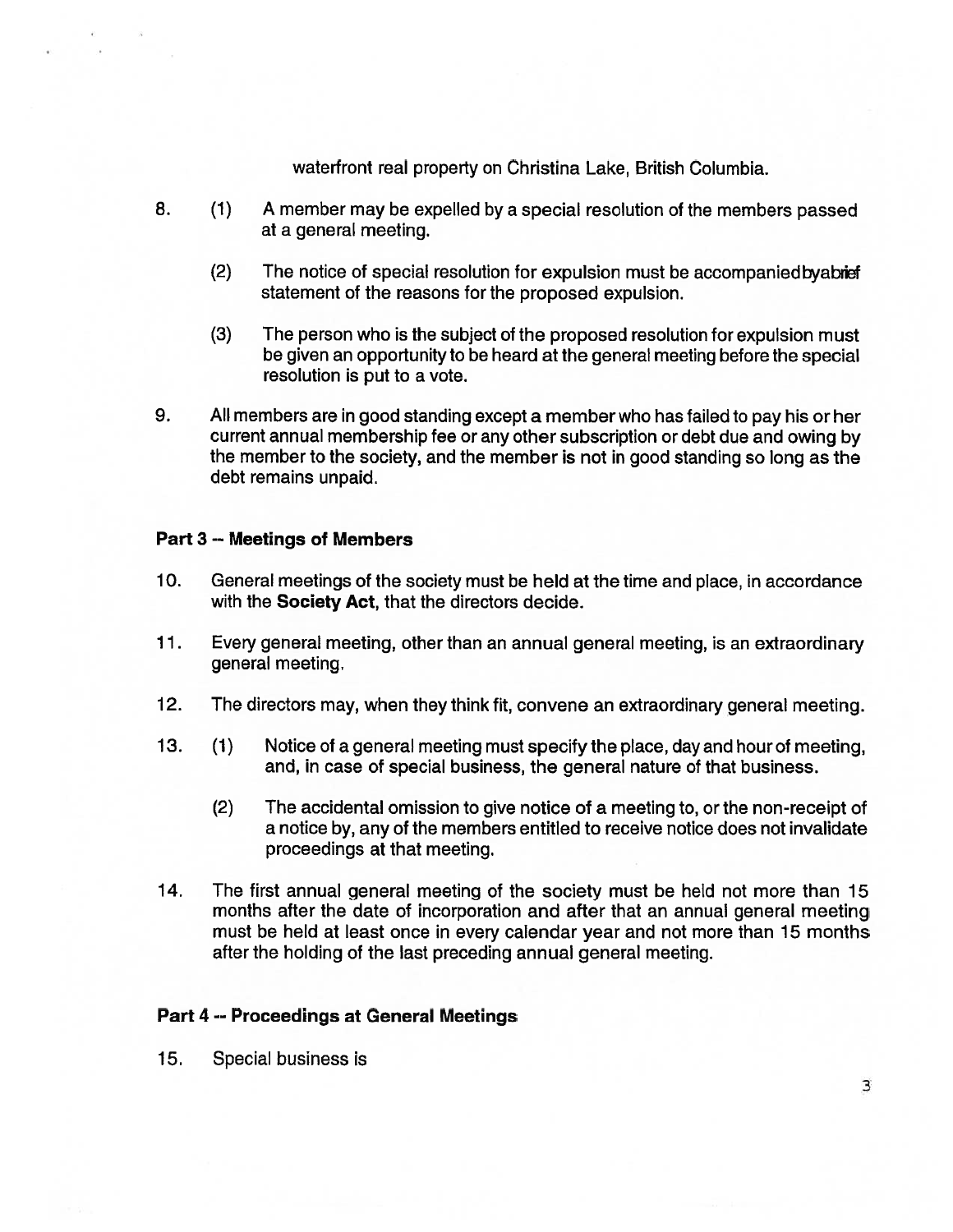- (a) all business at an extraordinary general meeting except the adoption of rules of order; and
- (b) all business conducted at an annual general meeting, except the following:
	- (i) the adoption of rules of order;<br>(ii) the consideration of the finance
	- $(iii)$  the consideration of the financial statements;<br> $(iii)$  the report of the directors;
	- the report of the directors;
	- (iv) the report of the auditor, if any;
	- (v) the election of directors;
	- (vi) the appointment of the auditor, if required;
	- (vii) the other business that, under these bylaws, ought to be conducted at an annual general meeting, or business which is brought under consideration by the report of the directors issued with the notice convening the meeting.
- 16. (1) Business, other than the election of <sup>a</sup> chair and the adjournment or termination of the meeting, must be conducted at <sup>a</sup> general meeting at <sup>a</sup> time when <sup>a</sup> quorum is present.
	- (2) If at any time during <sup>a</sup> general meeting there ceases to be <sup>a</sup> quorum present, business then in progress must be suspended until there is <sup>a</sup> quorum present or until the meeting is adjourned or terminated.
	- (3) <sup>A</sup> quorum is <sup>10</sup> members present or <sup>a</sup> greater number that the members may determine at <sup>a</sup> general meeting.
- 17. If within <sup>30</sup> minutes from the time appointed for <sup>a</sup> general meeting <sup>a</sup> quorum is not present, the meeting, if convened on the requisition of members, must be terminated; but in any other case, it must stand adjourned to the same day in the next week, at the same time and place, and if, at the adjourned meeting, <sup>a</sup> quorum is not present within <sup>30</sup> minutes from the time appointed for the meeting, the members present constitute <sup>a</sup> quorum.
- 18. Subject to bylaw 19, the president of the society, the vice president or in the absence of both, one of the other directors present, must preside as chairman of <sup>a</sup> general meeting.
- 19. If at <sup>a</sup> general meeting
	- (a) there is no president, vice president or other director present within 15 minutes after the time appointed for holding the meeting; or
	- (b) the president and all the other directors present are unwilling to act as the chair,

the members present must choose one of their number to be the chair.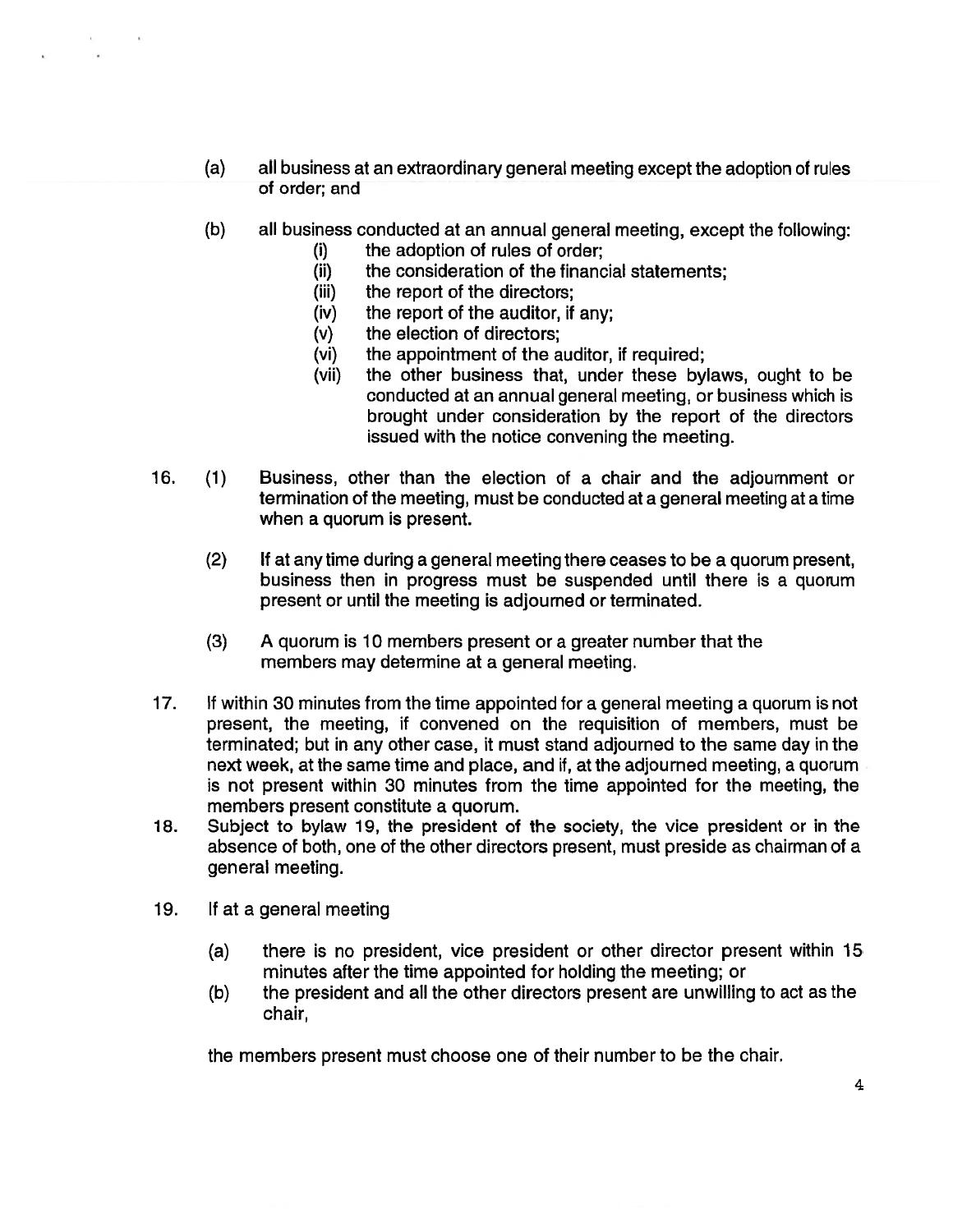- 20. (1) <sup>A</sup> general meeting may be adjourned from time to time and from place to place, but business must not be conducted at an adjourned meeting other than the business left unfinished at the meeting from which the adjournment took place.
	- (2) When <sup>a</sup> meeting is adjourned for 10 days or more, notice of the adjourned meeting must be given as in the case of the original meeting.
	- (3) Except as provided in this bylaw, it is not necessary to give notice of an adjournment or of the business to be transacted at an adjourned general meeting.
- 21. (1) A resolution proposed ata meeting need not be seconded, and the chairman of <sup>a</sup> meeting may move or propose <sup>a</sup> resolution.
	- (2) In case of <sup>a</sup> tie vote, the chair does not have <sup>a</sup> casting or second vote in addition to the vote to which he or she may be entitled as <sup>a</sup> member, and the proposed resolution does not pass.
- 22. (1) A member in good standing present at <sup>a</sup> meeting of members is entitled to one vote.
	- (2) Voting at <sup>a</sup> meeting of members is by show of hands.
	- (3) Voting by proxy is not permitted.
- 22.1 (1) Notwithstanding anything in these Bylaws, members may vote by mail or any other permitted means of communication on any matter, whether or not it is to be voted on at <sup>a</sup> general meeting, provided that:
	- (a) notice is given to every member on the register of members on the date notice is given of such <sup>a</sup> vote;
	- (b) such notice contains:
		- (i) the exact wording of the resolution to be voted on or, in the case of a notice related to election of directors the name of all candidates listed in alphabetical order;
		- (ii) the time in which the member must respond with his or her vote, which may not be less than twenty-one (21) days; and
		- (iii) the manner(s) by which the member may respond, including instructions and all information necessary to submit <sup>a</sup> valid vote.
	- (c) every member who votes by <sup>a</sup> means permitted under this section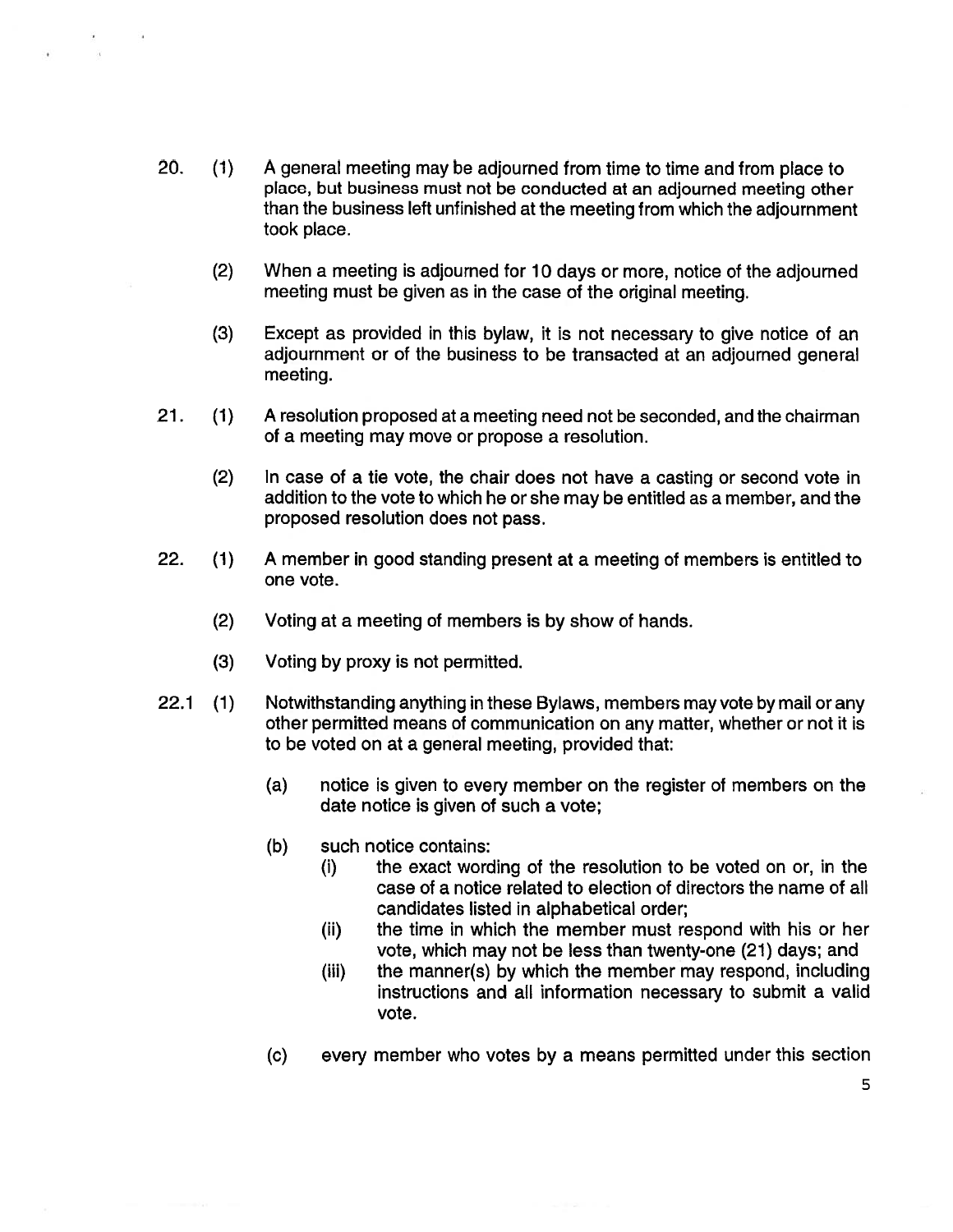signs and submits to the society with every vote <sup>a</sup> declaration (which is to be provided by the society) as to that member's identity and eligibility to vote.

- (2) If, at the option of the directors, <sup>a</sup> matter is to be voted on at <sup>a</sup> general meeting and by other permitted means of communication under this section, the matter must be put to <sup>a</sup> vote at the general meeting using the exact wording contained in the notice and voting under s. 22(1) must be concluded prior to the general meeting.
- (3) In the case of <sup>a</sup> matter voted on under s. 22.1(1) and at <sup>a</sup> general meeting, voting at the general meeting must be by poll and the results of the poll tallied with the results of votes submitted by other permitted means under s. 22.1.
- 23. A corporate member may vote by its authorized representative, who is entitled to speak and vote, and in all other respects exercise the rights of <sup>a</sup> member, and that representative must be considered as <sup>a</sup> member for all purposes with respect to <sup>a</sup> meeting of the society.

#### Part 5 -- Directors and Officers

- 24. (1) The directors may exercise all the powers and do all the acts and things that the society may exercise and do, and that are not by these bylaws or by statute or otherwise lawfully directed or required to be exercised or done by the society in <sup>a</sup> general meeting, but subject, nevertheless, to
	- (a) all laws affecting the society;
	- (b) these bylaws; and
	- (c) rules, not being inconsistent with these bylaws, that are made from time to time by the society in <sup>a</sup> general meeting.
	- (2) A rule, made by the society in general meeting, does not invalidate <sup>a</sup> prior act of the directors that would have been valid if that rule had not been made.
- 25. (1) The president, vice president, secretary, treasurer and one or more other persons are the directors of the society.
	- (2) The number of directors must be 5 or <sup>a</sup> greater number determined from time to time at <sup>a</sup> general meeting.
	- (3) A director must be <sup>a</sup> member in good standing.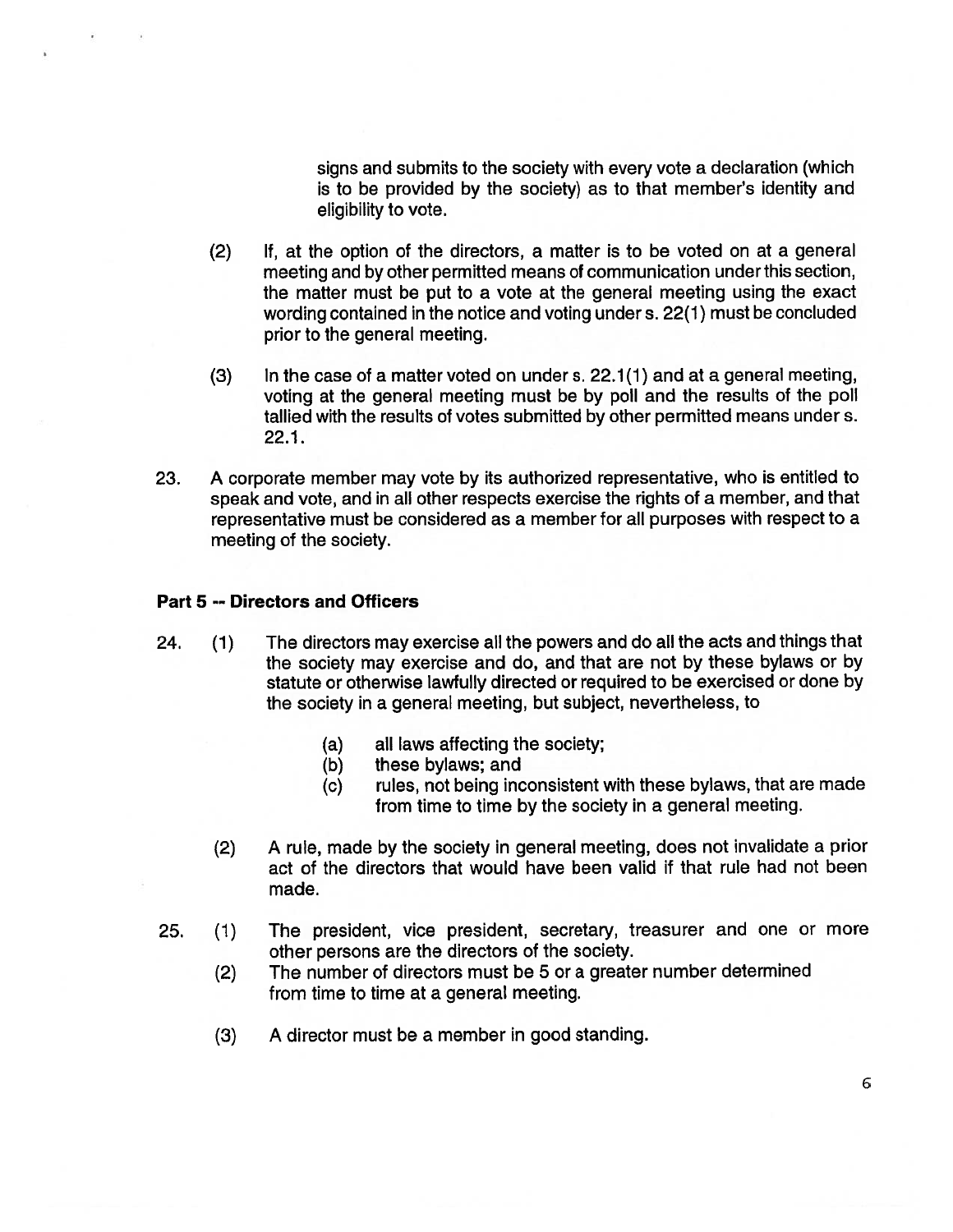- 26. (1) The directors must retire from office at every third annual general meeting when their successors are elected.
	- (2) An election may be by acclamation, otherwise it must be by ballot at <sup>a</sup> general meeting or in accordance with paragraph 26.1.
	- (3) If <sup>a</sup> successor is not elected, the person previously elected or appointed continues to hold office.
	- (4) <sup>A</sup> director shall be elected for <sup>a</sup> three (3) year term as contemplated by paragraph 26(1) of these bylaws. Notwithstanding anything in this paragraph or elsewhere in these bylaws, one-third of the directors to be elected at or before the first annual general meeting shall be elected for <sup>a</sup> one (1) year term, one-third of the directors to be elected at or before the first annual general meeting shall be elected for <sup>a</sup> two (2) year term, and the remaining directors shall be elected for <sup>a</sup> three (3) year term. In the event that the number of directors to be elected at or before the first annual general meeting is not divisible by three (3), the first director in excess of the number of directors divisible by three (3) shall be elected fora one (1) year term, and the second director in excess of the number of directors divisible by three (3) (if any) shall be elected for <sup>a</sup> two (2) year term.
	- (5) Notwithstanding anything contained in these bylaws, no person shall serve as <sup>a</sup> director for more than two (2) consecutive terms, and there must be one (1) year after <sup>a</sup> director serves two (2) consecutive terms before he or she may be elected for further term(s).
- 26.1 (1) A director seeking election at an annual general meeting (the "Candidate") other than directors seeking election for <sup>a</sup> second consecutive term, must comply with the following procedure:
	- (a) the Candidate (or another person on his or her behalf) must submit his or her biography, which shall be no more than 250 words, to the Secretary at least twenty-eight (28) days in advance of the annual general meeting at which the Candidate seeks election; and
	- (b) the Candidate must provide to the Secretary the names of three (3) members in good standing who endorse his or her candidacy;
	- (2) The biographies submitted under paragraph 26.1(1)(a) must be posted on the Society's website or otherwise distributed to all members in advance of the annual general meeting at which the Candidate seeks election;
	- (3) <sup>A</sup> director seeking election for <sup>a</sup> second consecutive term must give notice of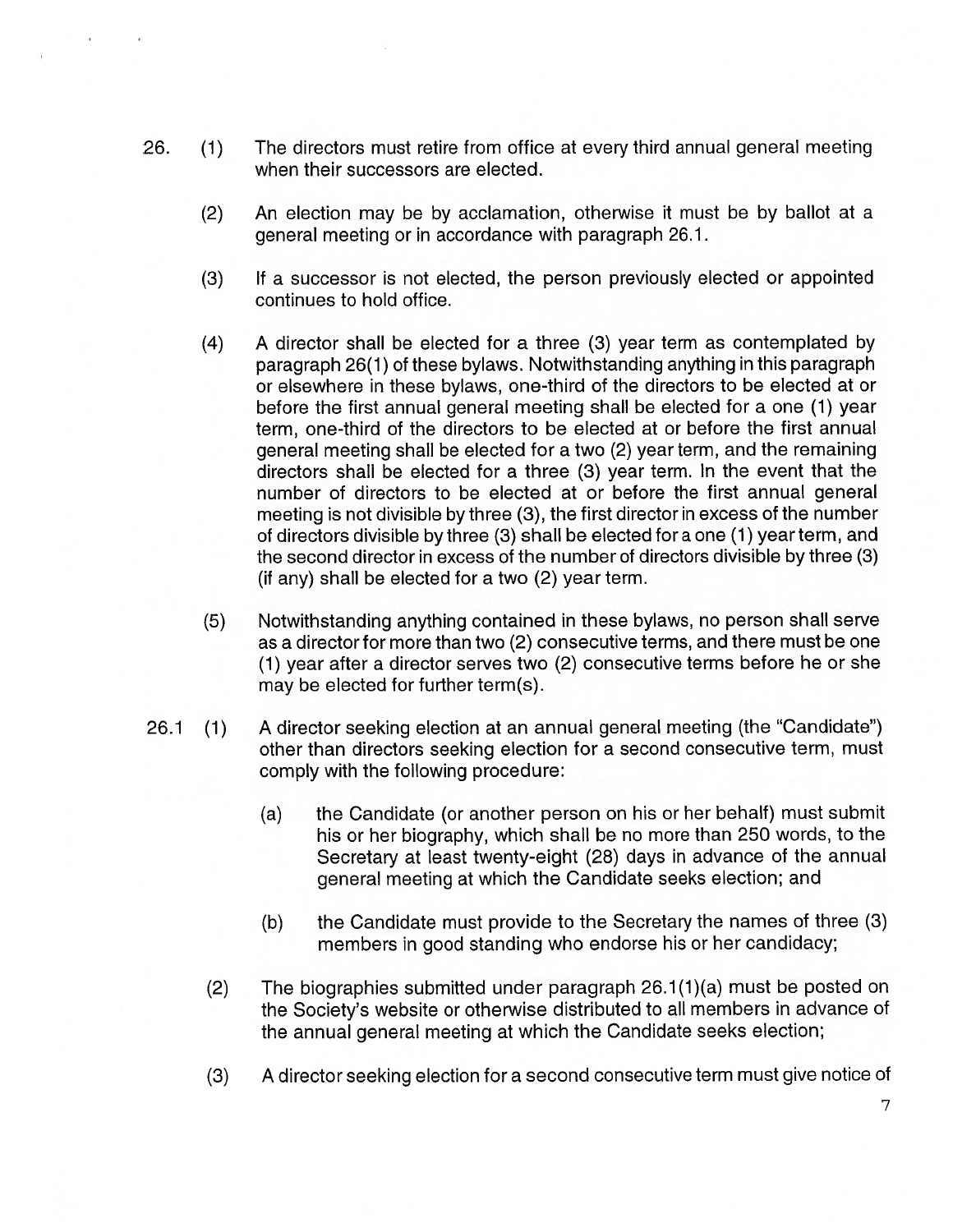that intention at least twenty-eight (28) days before the annual general meeting at which the director seeks re-election;

- (4) Notwithstanding anything contained elsewhere in these Bylaws, election of directors may be by <sup>a</sup> vote by mail or other permitted means of communication in accordance with paragraph 22.1 so long as:
	- (a) such vote is concluded before the annual general meeting at which such directors are to be elected; and
	- (b) the election of directors is not voted on at the annual general meeting in addition to <sup>a</sup> vote under paragraph 22.1.
- 27. (1) The directors may at any time and from time to time appoint <sup>a</sup> member as <sup>a</sup> director to fill <sup>a</sup> vacancy in the directors.
	- (2) A director so appointed holds office only until the conclusion of the next following annual general meeting of the society, but is eligible for re-election at the meeting.
- 28. (1) If <sup>a</sup> director resigns his or her office or otherwise ceases to hold office, the remaining directors must appoint <sup>a</sup> member to take the place of the former director.
	- (2) An act or proceeding of the directors is not invalid merely because there are less than the prescribed number of directors in office.
- 29. The members may, by special resolution, remove <sup>a</sup> director before the expiration of his or her term of office, and may elect <sup>a</sup> successor to complete the term of office.
- 30. A director must not be remunerated for being or acting as <sup>a</sup> director but <sup>a</sup> director may be reimbursed for all expenses necessarily and reasonably incurred by the director while engaged in the affairs of the society, subject to approval by the board which may be withheld.

# Part 6 -- Proceedings of Directors

- 31. (1) The directors may meet together at the places they think fit to conduct business, adjourn and otherwise regulate their meetings and proceedings, as they see fit. The directors may meet by telephone or other communications medium as they see fit.
	- (2) The directors may from time to time set the quorum necessary to conduct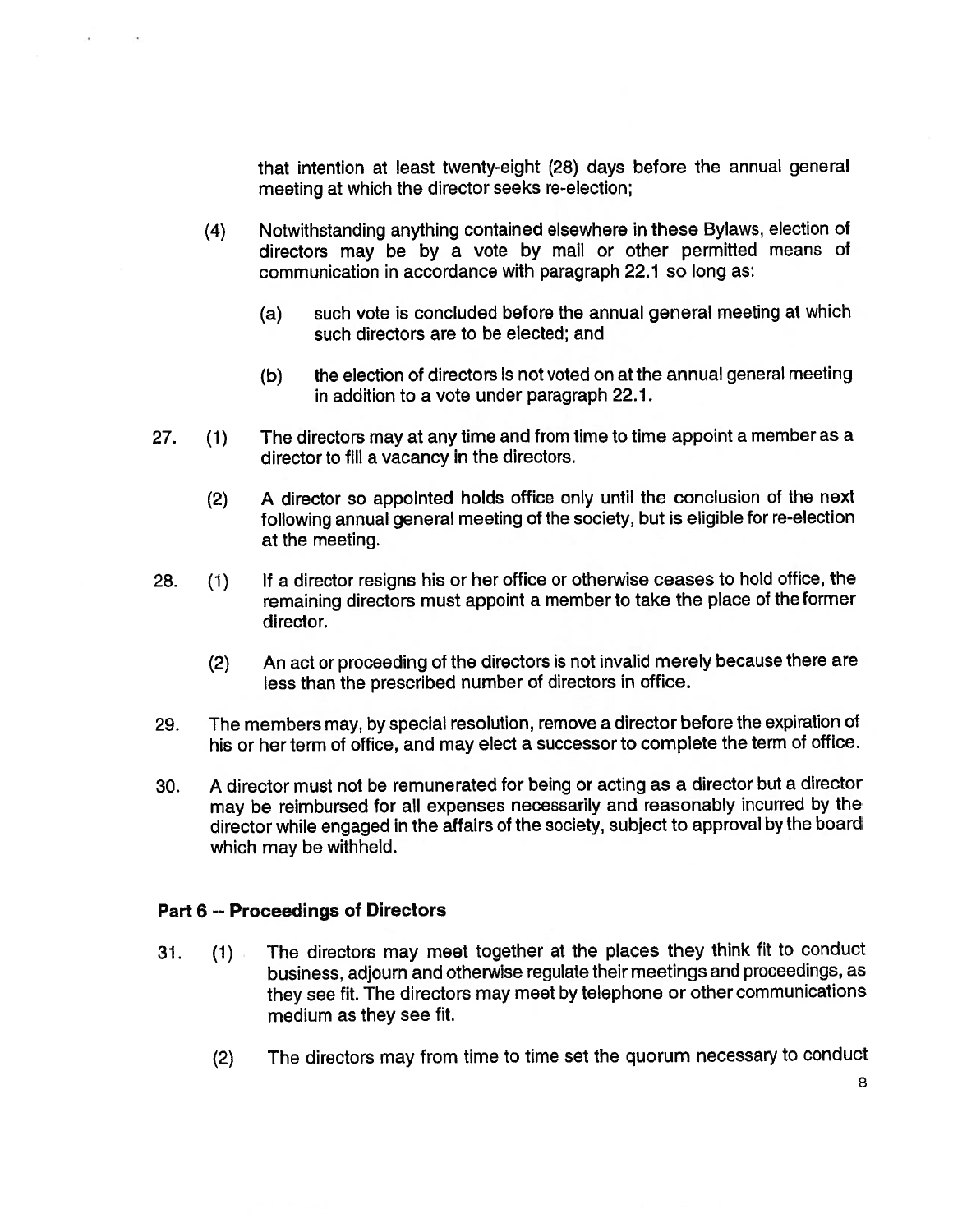business, and unless so set the quorum is <sup>a</sup> majority of the directors then in office.

- (3) The president is the chair of all meetings of the directors, but if at <sup>a</sup> meeting the president is not present within 30 minutes after the time appointed for holding the meeting, the vice president must act as chairman; but if neither is present the directors present may choose one of their numberto be the chair at that meeting.
- (4) A director may at any time, and the secretary, on the request of <sup>a</sup> director, must, convene <sup>a</sup> meeting of the directors.
- 32. (1) The directors may delegate any, but not all, of their powers to committees consisting of the director or directors as they think fit.
	- (2) A committee so formed in the exercise of the powers so delegated must conform to any rules imposed on it by the directors, and must report every act or thing done in exercise of those powers to the earliest meeting of the directors to be held after the act or thing has been done.
- 33. A committee must elect <sup>a</sup> chair of its meetings; but if no chair is elected, or if at <sup>a</sup> meeting the chair is not present within 30 minutes after the time appointed for holding the meeting, the directors present who are members of the committee must choose one of their number to be chairman of the meeting.
- 34. The members of <sup>a</sup> committee may meet and adjourn as they think proper, including to meet by telephone or other communications medium.
- 35. For <sup>a</sup> first meeting of directors held immediately following the appointment or election of <sup>a</sup> director or directors at an annual or other general meeting of members, or for <sup>a</sup> meeting of the directors at which <sup>a</sup> director is appointed to fill <sup>a</sup> vacancy in the directors, it is not necessary to give notice of the meeting to the newly elected or appointed director or directors for the meeting to be constituted, if <sup>a</sup> quorum of the directors is present.
- 36. <sup>A</sup> director who may be absent temporarily from British Columbia may send or deliver to the address of the society <sup>a</sup> waiver of notice, which may be by letter, telegram, telex or cable, of any meeting of the directors and may at any time withdraw the waiver, and until the waiver is withdrawn,
	- (a) <sup>a</sup> notice of meeting of directors is not required to be sent to that director; and
	- (b) any and all meetings of the directors of the society, notice of which has not been given to that director must, if <sup>a</sup> quorum of the directors is present, are valid and effective.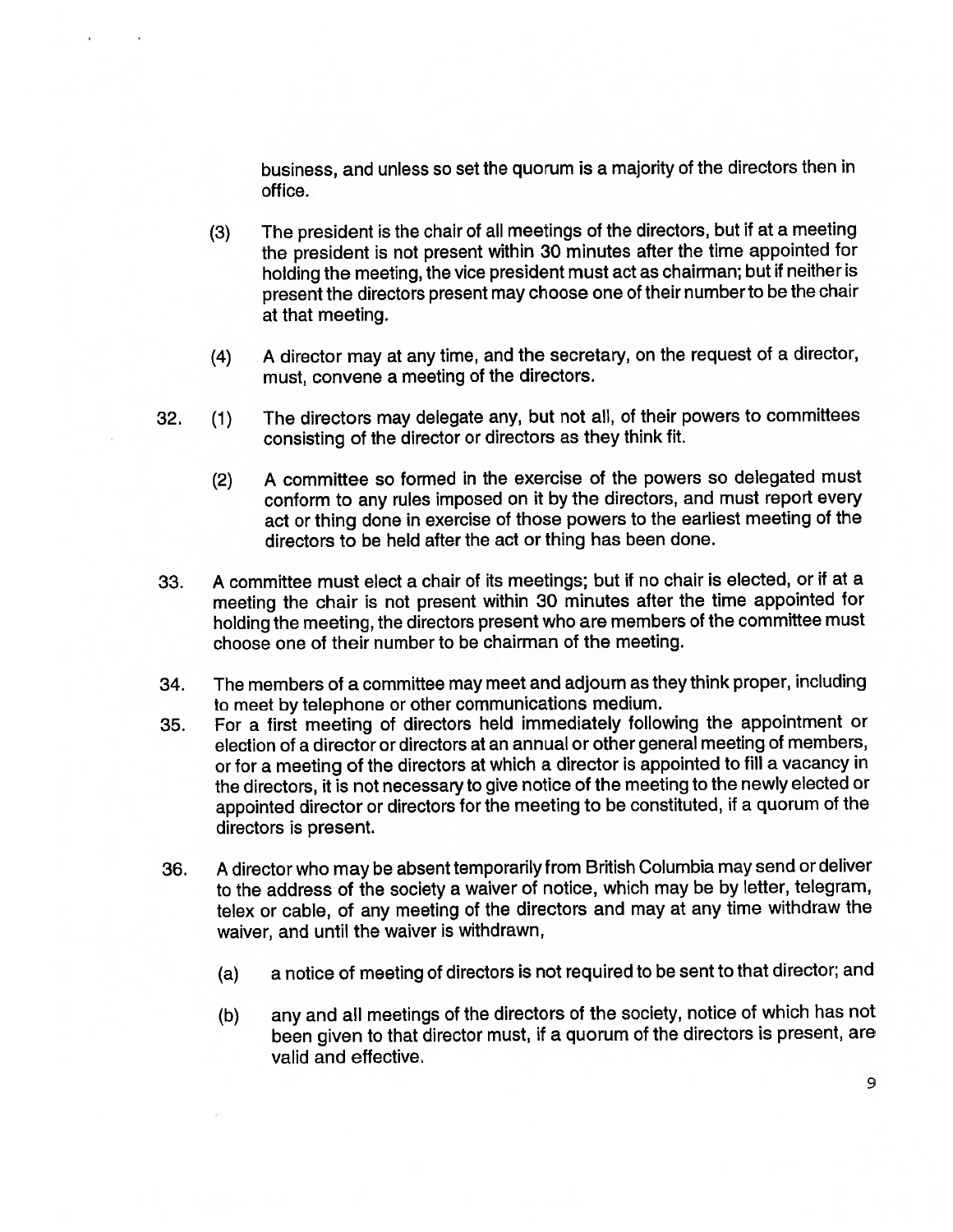- 37. (1) Questions arising at <sup>a</sup> meeting of the directors and committee of directors must be decided by <sup>a</sup> majority of votes.
	- (2) In case of <sup>a</sup> tie vote, the chair does not have <sup>a</sup> second or casting vote.
- 38. A resolution proposed at <sup>a</sup> meeting of directors or committee of directors need not be seconded, and the chair of <sup>a</sup> meeting may move or propose <sup>a</sup> resolution.
- 39. A resolution in writing, signed by all the directors and placed with the minutes of the directors is as valid and effective as if regularly passed at <sup>a</sup> meeting of directors.

#### Part 7 -- Duties of Officers

- 40. (1) The president presides at all meetings of the society and of the directors.
	- (2) The president is the chief executive officer of the society and must supervise the other officers in the execution of their duties.
- 41. The vice president must carry out the duties of the president during the president's absence.
- 42. The secretary must do the following:
	- (a) conduct the correspondence of the society;
	- (b) issue notices of meetings of the society and directors;
	- (c) keep minutes of all meetings of the society and directors;
	- (d) have custody of all records and documents of the society except those required to be kept by the treasurer;
	- (e) have custody of the common seal of the society; and
	- (f) maintain the register of members.
- 43. The treasurer must
	- (a) keep the financial records, including books of account, necessary to comply with the Society Act, and
	- (b) render financial statements to the directors, members and others when required.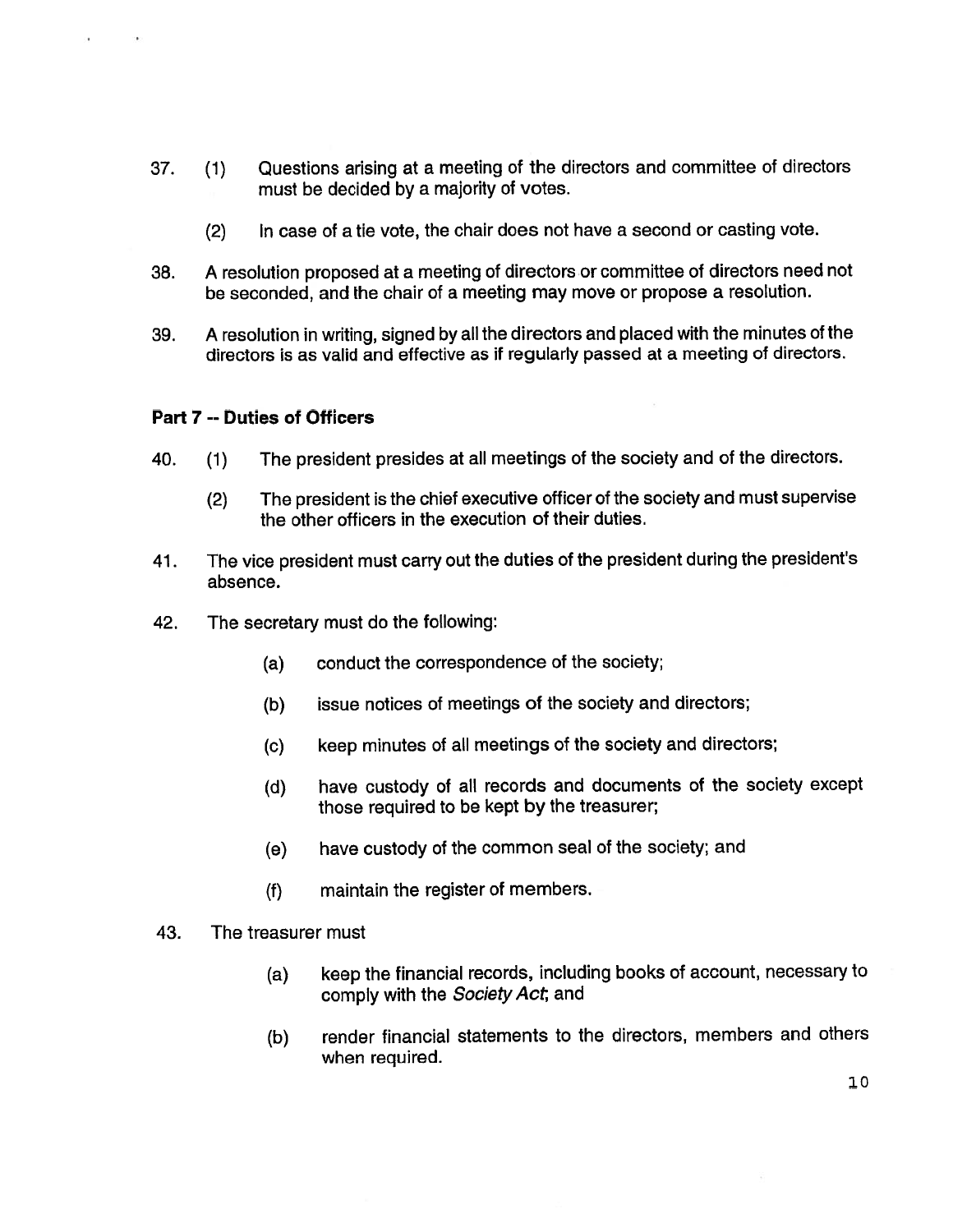- 44. (1) The offices of secretary and treasurer may be held by one person who is to be known as the secretary treasurer.
	- (2) If <sup>a</sup> secretary treasurer holds office, the total number of directors must not be less than 5 or the greater number that may have been determined pursuant to bylaw 25 (2).
- 45. In the absence of the secretary from <sup>a</sup> meeting, the directors must appoint another person to act as secretary at the meeting.

# Part 8 -- Seal

- 46. The directors may provide <sup>a</sup> common seal for the society and may destroy <sup>a</sup> seal and substitute <sup>a</sup> new seal in its place.
- 47. The common seal must be affixed only when authorized by <sup>a</sup> resolution of the directors and then only in the presence of the persons specified in the resolution, or if no persons are specified, in the presence of the president and secretary or president and secretary treasurer.

# Part 9-- Borrowing

- 48. In order to carry out the purposes of the society the directors may, on behalf of and in the name of the society, raise or secure the payment or repayment of money in the manner they decide, and, in particular but without limiting that power, by the issue of debentures.
- 49. A debenture must not be issued without the authorization of <sup>a</sup> special resolution.
- 50. The members may, by special resolution, restrict the borrowing powers of the directors, but <sup>a</sup> restriction imposed expires at the next annual general meeting.

#### Part 10--Auditor

- 51. This Part applies only where the society is required or has resolved to have an auditor.
- 52. The first auditor must be appointed by the directors who must also fill all vacancies occurring in the office of auditor.
- 53. At each annual general meeting the society must appoint an auditor to hold office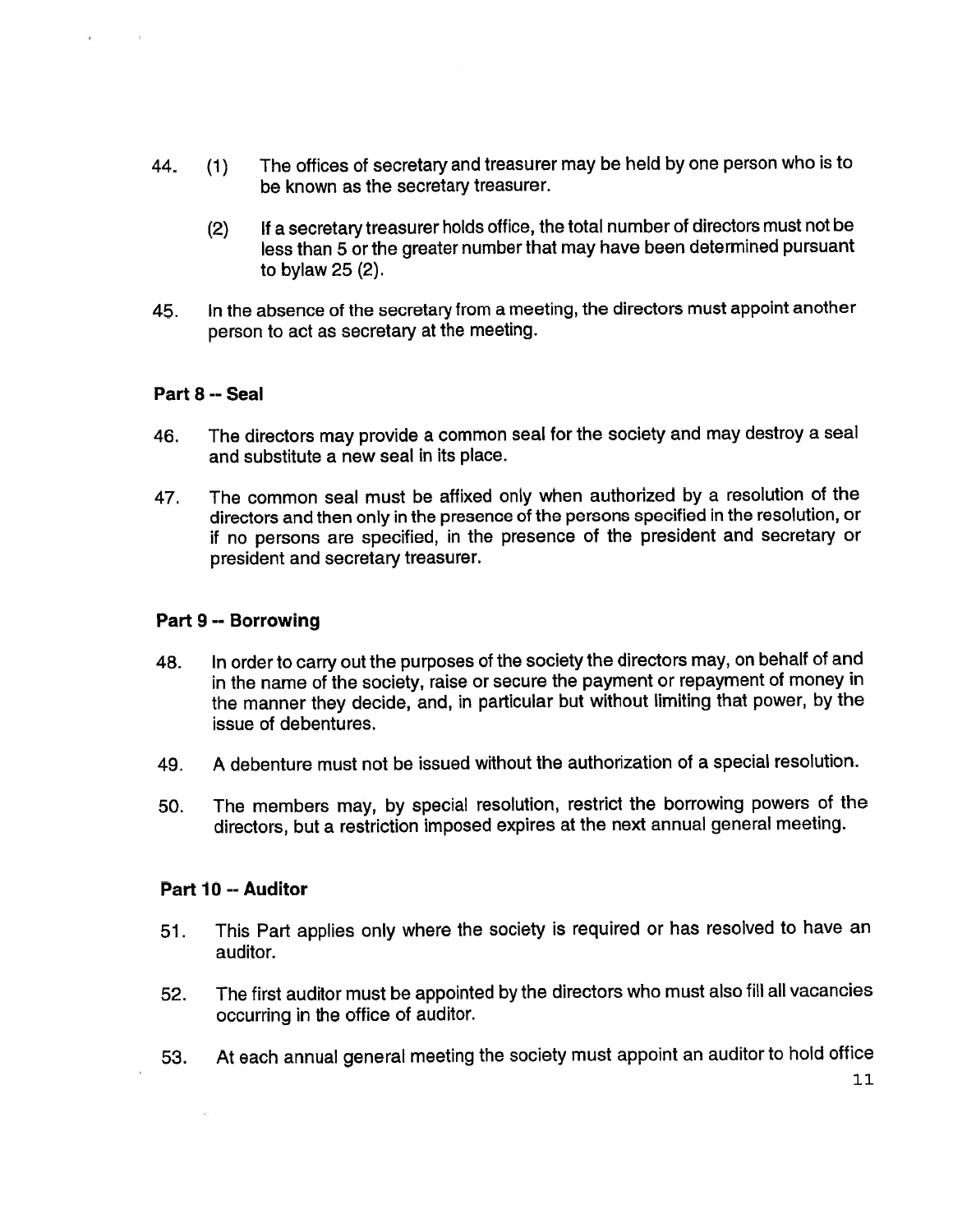until the auditor is re-elected or <sup>a</sup> successor is elected at the next annual general meeting.

- 54. An auditor may be removed by ordinary resolution.
- 55. An auditor must be promptly informed in writing of the auditor's appointment or removal.
- 56. A director or employee of the society must not be its auditor.
- 57. The auditor may attend general meetings.

#### Part 11 - Notices to Members

- 58. A notice may be given to <sup>a</sup> member, either personally or by mail or electronically by email to the member at the member's registered address or email address.
- 59. A notice sent by mail or electronically is deemed to have been given on the second day following the day on which the notice is posted or sent electronically, and in proving that notice has been given it is sufficient to prove the notice was properly addressed and put in <sup>a</sup> Canadian post office receptacle, or sent electronically by email.
- 60. (1) Notice of <sup>a</sup> general meeting must be given to
	- (a) every member shown on the register of members on the day notice is given; and
	- (b) the auditor, if Part 10 applies.
	- (2) No other person is entitled to receive <sup>a</sup> notice of general meeting.
	- (3) "electronically" means created, recorded, transmitted or stored in digital or other intangible form by electronic, magnetic or optical means or by any similar means, including without limitation by telephone calls or messages, facsimile messages, electronic mail, transmission of data or information through automated touch-tone telephone systems, transmission of data or information through computer networks (including without limitation to the Internet), and any other similar means.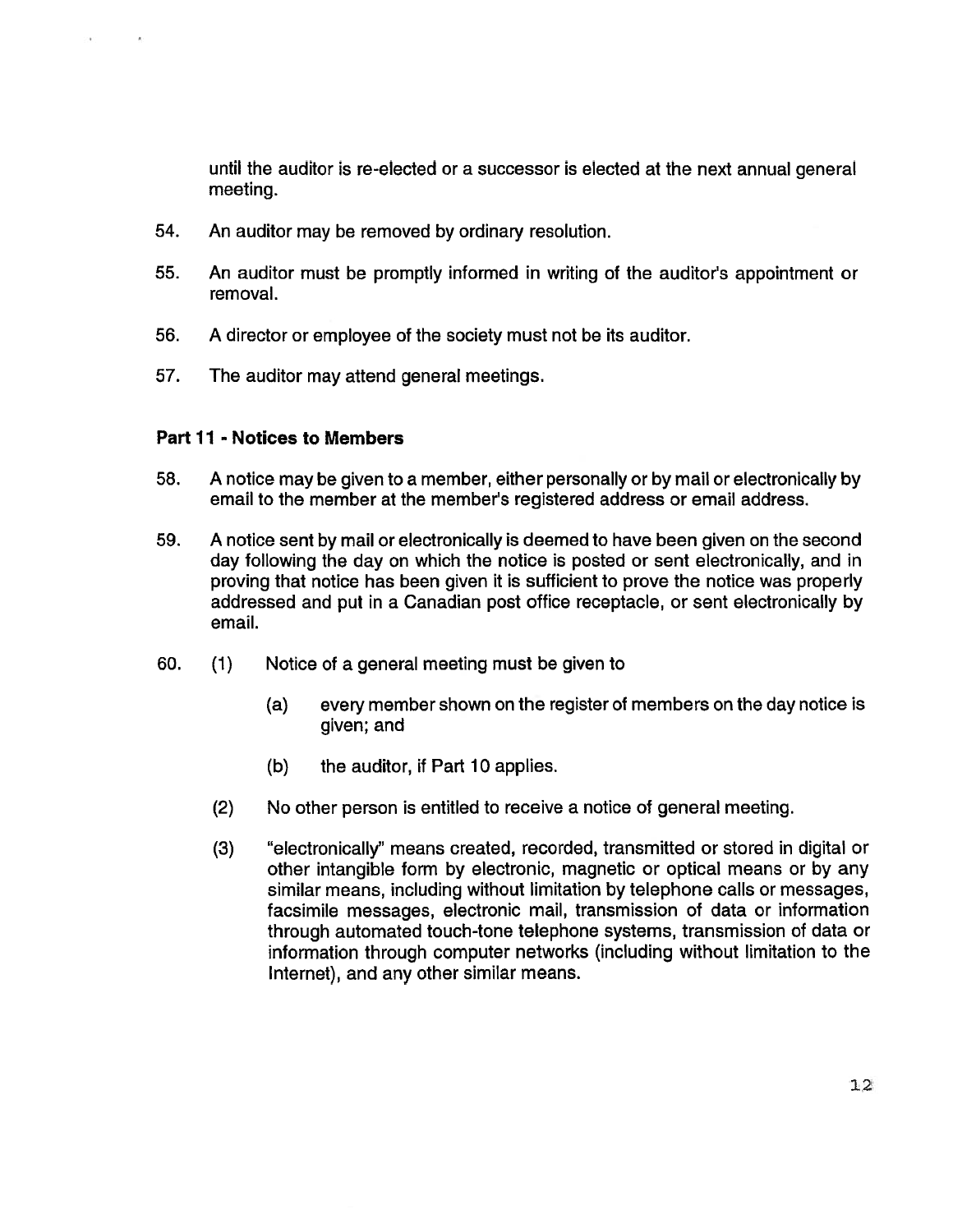#### Part 12 -- Bylaws

- 61. On being admitted to membership, each member is entitled to, and the society must give the member without charge, <sup>a</sup> copy of the constitution and bylaws of the society.
- 62. These bylaws must not be altered or added to except by special resolution.

DATED THE  $29$  DAY OF  $\sqrt{20}$ , 2010.

WITNESS(ES) APPLICANTS FOR INCORPORATION <u>Sritt Fremal</u> **STROOKOFF** Sianature 1891 Ritchie Road  $\infty$ Vanceur, Christina Lake, B.C. V0H 1E2 and Street Address<br>
7 MICUXXL ERENICE  $\boldsymbol{\beta}$  $\boldsymbol{\gamma}$ A '-<del>.</del> JAMES ROY BURC **Signature** Box 1473, 1575 Spring Crescent A Grand Forks, B.C. VOH 1HO Name and Street Address  $\mathcal{L}$ mett. <del>TH</del>ERESA LOUISE DERGC Signature<br>ارعا کہا Box 604, 50 Sandner Road ~~4~Christina Lake, B.C. VOH 1 E0  $\theta$  $R$ rtche Name and Street Address \ \R\chard Francell  $\mathcal{A}$  . Trans 4.71 **Signature** DAVID ALLAN MERF Box 570, 1955 Tambellini Road L Christina Lake, B.C. V0H 1E0 Name and Stre  $J52.324$ 13